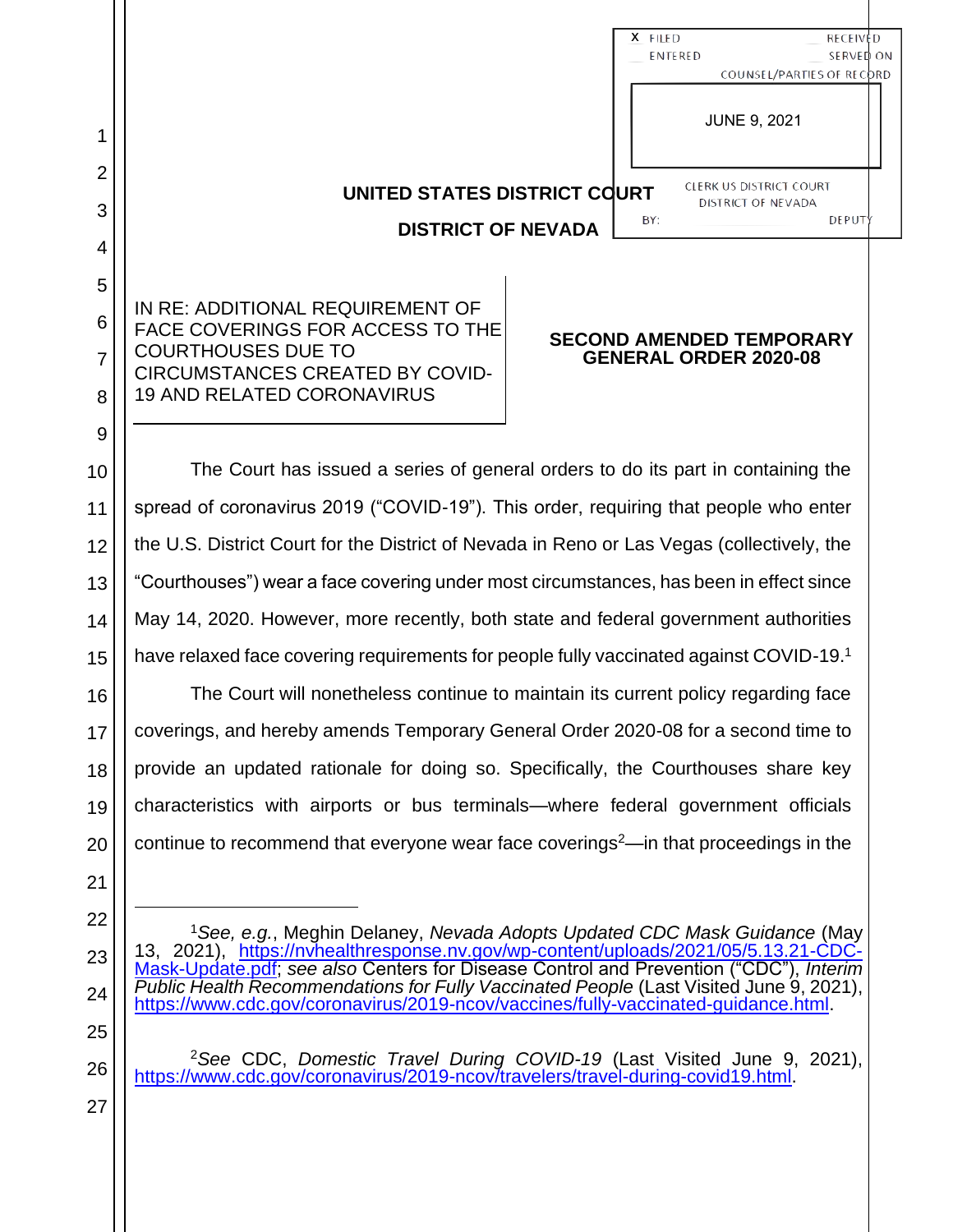Courthouses require significant numbers of people to gather indoors who cannot voluntarily avoid using the Courthouses. The Court also desires to provide for the health and safety for everyone who comes to the Courthouses, including those who are unable or unwilling to be vaccinated, and the CDC continues to recommend the use of face coverings by unvaccinated people.<sup>3</sup>

The Court therefore maintains the following protocols for proper use of face coverings.

- 1) During court proceedings, including Grand Jury proceedings, everyone must wear a face covering unless the presiding judge orders otherwise.
- 2) All employees of the United States District Court for the District of Nevada must wear face coverings during security screening and while they are in public areas of the Courthouses. Employees who have contact with members of the public outside of court proceedings as described above must wear face coverings during their interactions. The Court will provide face coverings for employees.
- 3) Members of the public and employees of other tenants in the Courthouses must wear face coverings during security screening and while they are in public areas of the Courthouses.
	- 4) The face covering requirements established herein do not apply to individuals who cannot wear a face covering due to a medical condition.

22 23 Anyone who attempts to enter a Courthouse in violation of this Order will be denied entry. Upon entry, anyone who refuses to wear a face covering in violation of this Order may be removed from the Courthouse. If an individual who fails to comply with

- <sup>3</sup>*See* CDC, *Guidance for Unvaccinated People, How to Protect Yourself & Others* (Last Visited June 9, 2021), https://www.cdc.gov/coronavirus/2019-ncov/prevent-gettingsick/prevention.html.
- 27

1

2

3

4

5

6

7

8

9

10

11

12

13

14

15

16

17

18

19

20

21

24

25

26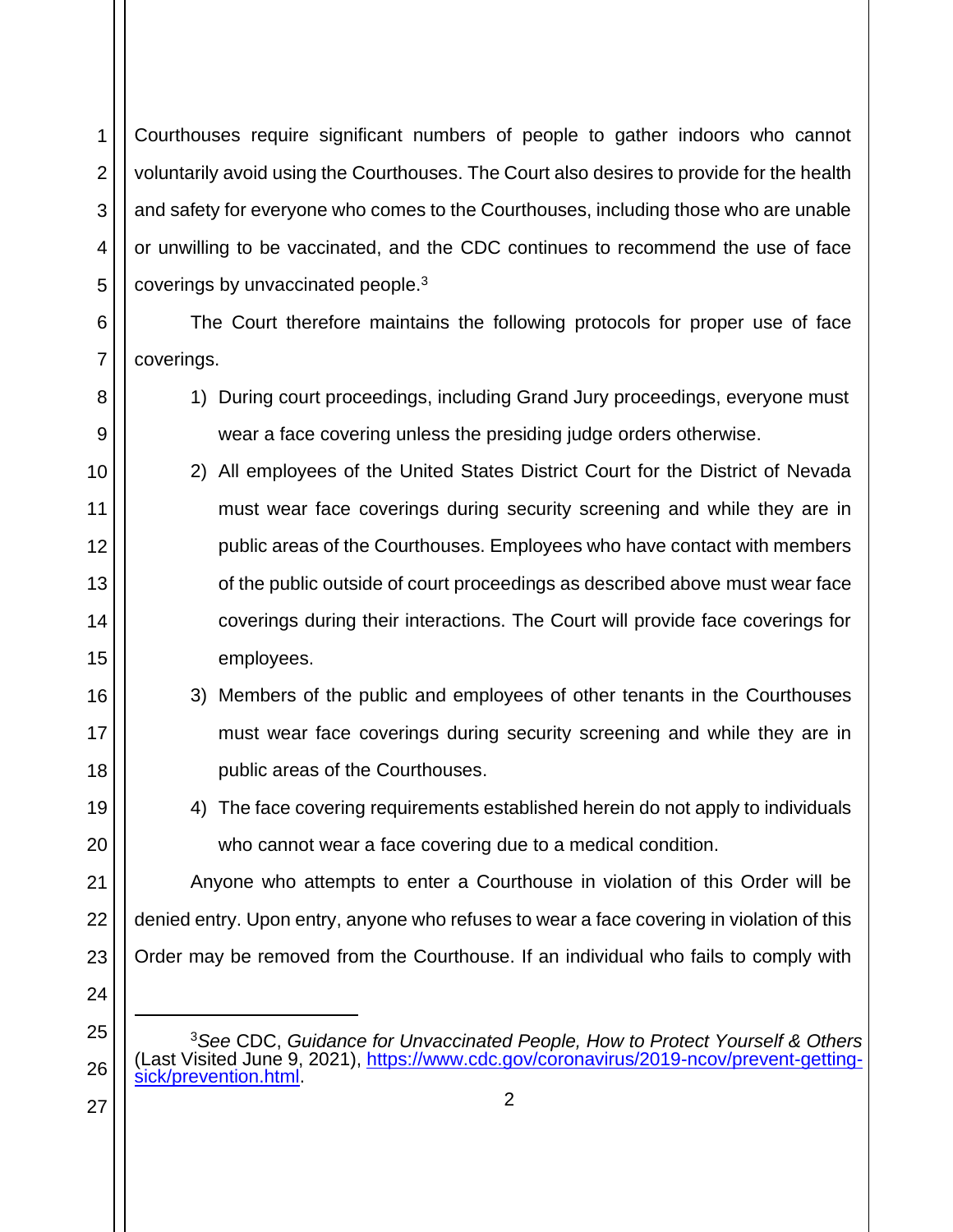this Order is involved in a court proceeding or in a Grand Jury proceeding, the matter will be referred to the presiding judge to determine the appropriate action.

This Order may not be used as an excuse to avoid scheduled court appearances or meetings with United States Probation or United States Pretrial Services Officers.

If you have a scheduled appointment or you are otherwise required to appear for a proceeding at any of the Courthouses, and you are unable to appear because of your failure to comply with this Order, you may be able to appear by telephone or video conference. Therefore, you should proceed as follows:

If you are represented by an attorney, please contact your attorney;

- If you are an attorney or a *pro se* litigant and you are scheduled to appear in court before a judge, please contact that judge's courtroom administrator (*see* the Court website at https://www.nvd.uscourts.gov/court-information/judges/ and the information listed under the name of the pertinent judge);
	- If you are a juror or prospective juror (including a grand juror), please contact the Jury Department: for Las Vegas, please call (702) 464-5600, option #0.; for Reno, please call (775) 686-5847, option #0;
	- If you are on pretrial release, supervised release, or probation, please contact your supervising officer;
- For all other matters or questions related to the U.S. District Court, please contact the Clerk's Office in Las Vegas at (702) 464-5400, the Clerk's Office in Reno at (775) 686-5800; or the Help Desk at helpdesk\_vegas@nvd.uscourts.gov;
	- If you are visiting other tenants located within the Courthouses, please contact them based on the information you have, or refer to their websites.
- 15 16 17 18 19 20 21 22 23

1

2

3

4

5

6

7

8

9

10

11

12

13

14

- 24
- 25

///

///

///

- 26
- 27